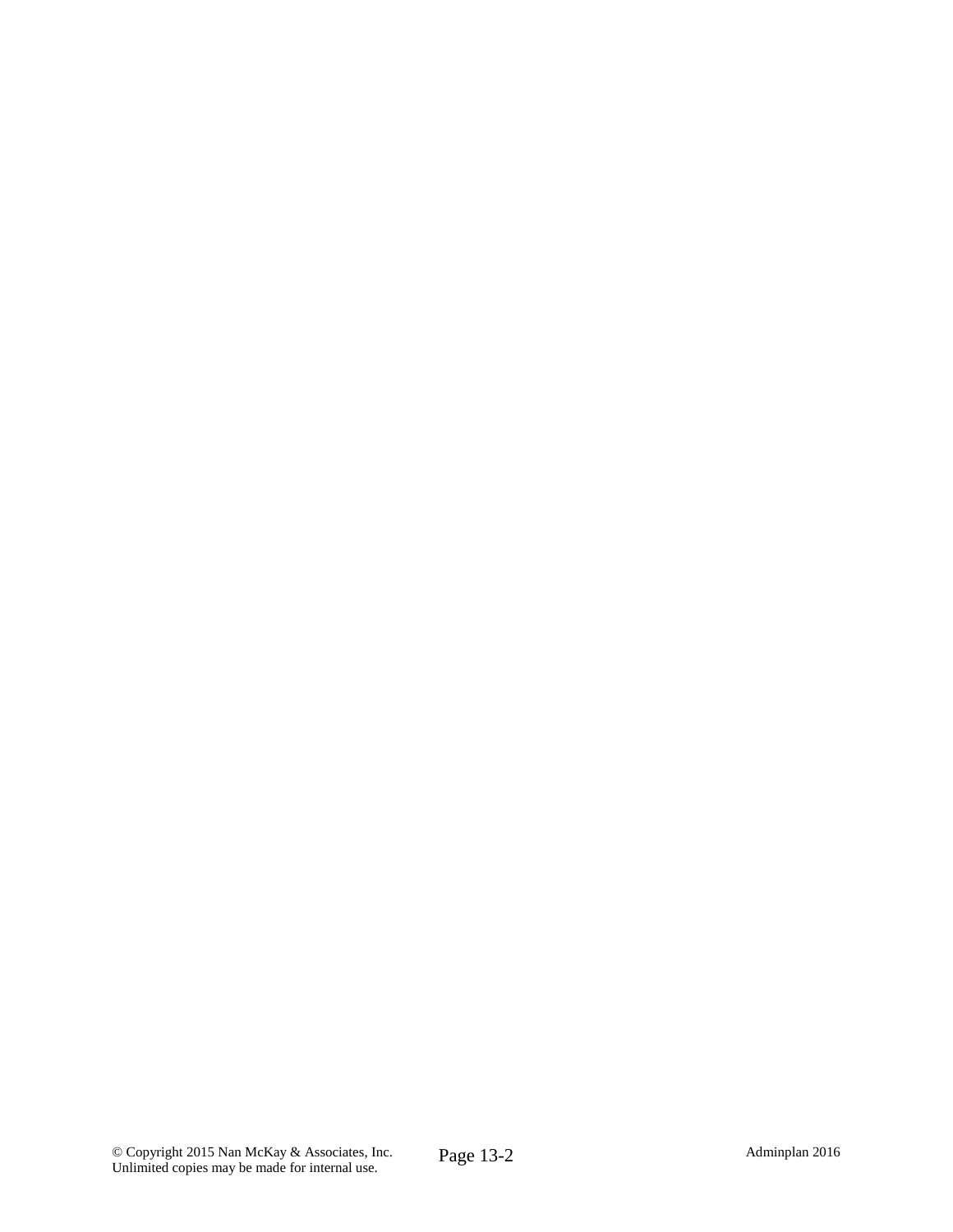# **PART I. OWNERS IN THE HCV PROGRAM**

## **13-I.A. OWNER RECRUITMENT AND RETENTION [HCV GB, pp. 2-4 to 2-6]**

#### **Recruitment**

PHAs are responsible for ensuring that very low income families have access to all types and ranges of affordable housing in the PHA's jurisdiction, particularly housing outside areas of poverty or minority concentration. A critical element in fulfilling this responsibility is for the PHA to ensure that a sufficient number of owners, representing all types and ranges of affordable housing in the PHA's jurisdiction, are willing to participate in the HCV program.

To accomplish this objective, PHAs must identify and recruit new owners to participate in the program.

#### PHA Policy

The PHA will conduct owner outreach to ensure that owners are familiar with the program and its advantages. The PHA will actively recruit property owners with property located outside areas of poverty and minority concentration. These outreach strategies will include:

Distributing printed material about the program to property owners and managers

Contacting property owners and managers by phone or in-person

Holding owner recruitment/information meetings at least once a year

Participating in community based organizations comprised of private property and apartment owners and managers

Developing working relationships with owners and real estate brokers associations

Outreach strategies will be monitored for effectiveness, and adapted accordingly.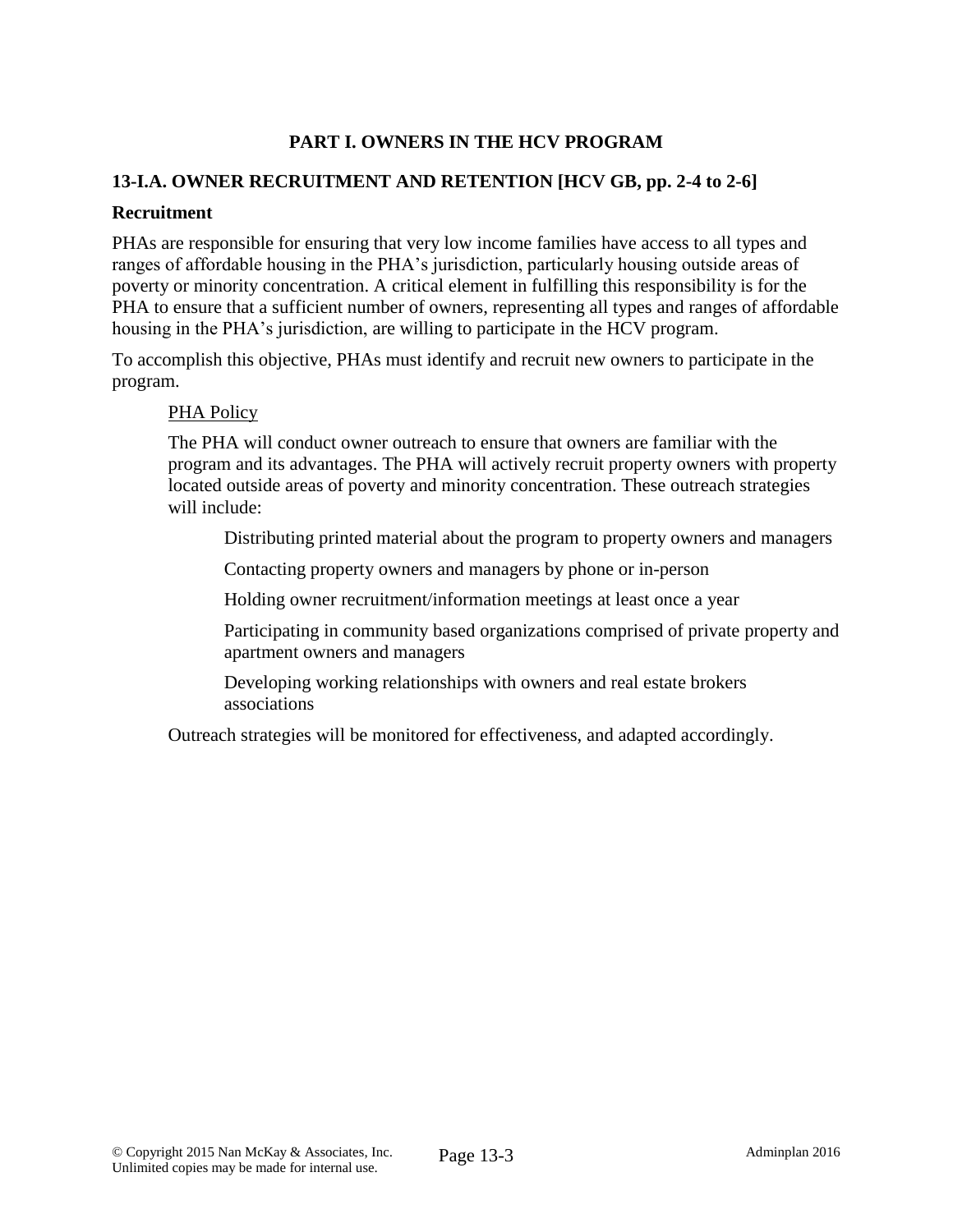## **Retention**

In addition to recruiting owners to participate in the HCV program, the PHA must also provide the kind of customer service that will encourage participating owners to remain active in the program.

#### PHA Policy

All PHA activities that may affect an owner's ability to lease a unit will be processed as rapidly as possible, in order to minimize vacancy losses for owners.

The PHA will provide owners with a handbook that explains the program, including HUD and PHA policies and procedures, in easy-to-understand language.

The PHA will give special attention to helping new owners succeed through activities such as:

Providing the owner with a designated PHA contact person.

Coordinating inspection and leasing activities between the PHA, the owner, and the family.

Initiating telephone contact with the owner to explain the inspection process, and providing an inspection booklet and other resource materials about HUD housing quality standards.

Providing other written information about how the program operates, including answers to frequently asked questions.

Additional services may be undertaken on an as-needed basis, and as resources permit.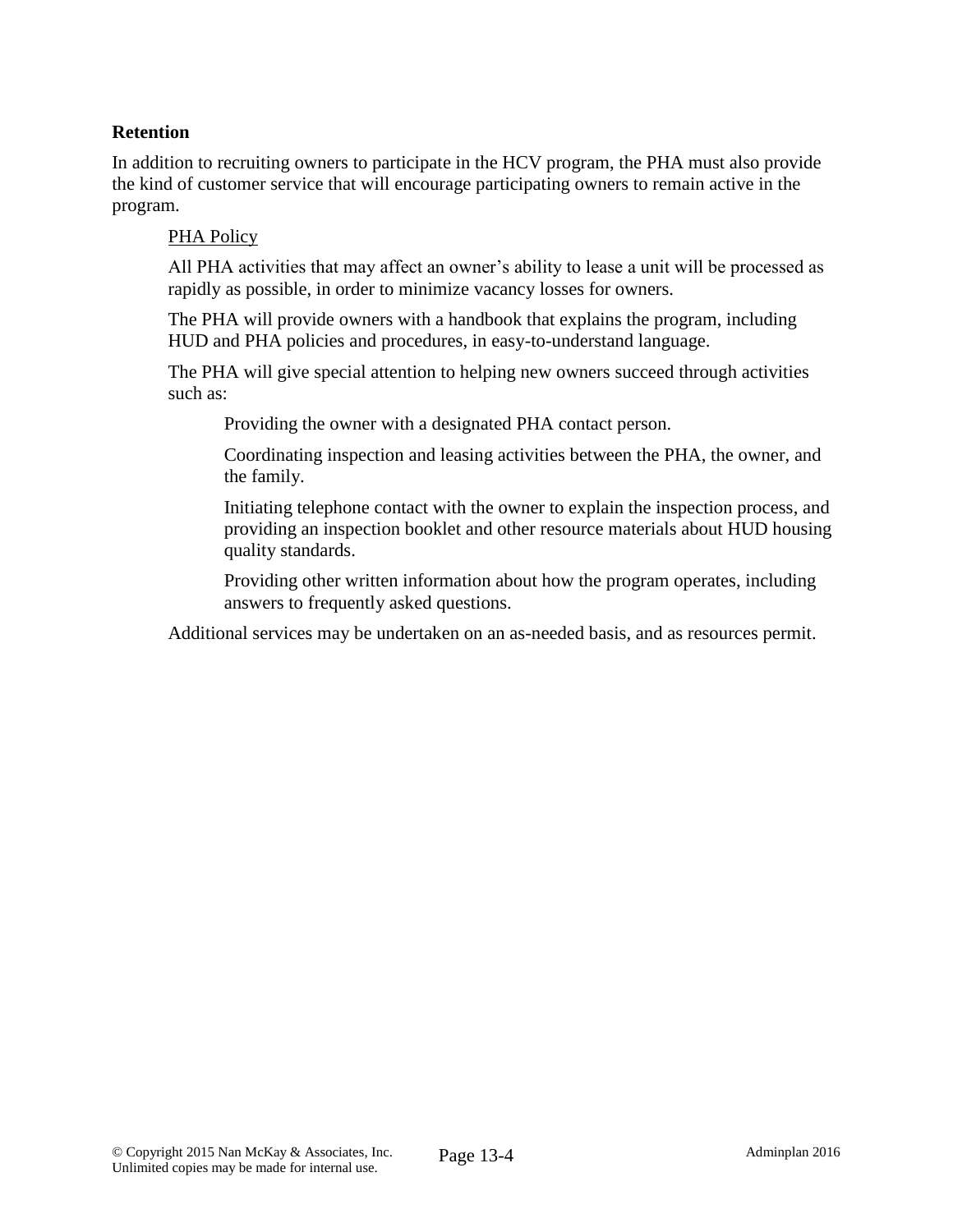# **13-I.B. BASIC HCV PROGRAM REQUIREMENTS**

HUD requires the PHA to assist families in their housing search by providing the family with a list of landlords or other parties known to the PHA who may be willing to lease a unit to the family, or to help the family find a unit. Although the PHA cannot maintain a list of owners that are pre-qualified to participate in the program, owners may indicate to the PHA their willingness to lease a unit to an eligible HCV family, or to help the HCV family find a unit [24 CFR 982.301(b)(11)].

### PHA Policy

Owners that wish to indicate their willingness to lease a unit to an eligible HCV family or to help the HCV family find a unit must notify the PHA. The PHA will maintain a listing of such owners and provide this listing to the HCV family as part of the informational briefing packet.

When a family approaches an owner to apply for tenancy, the owner is responsible for screening the family and deciding whether to lease to the family, just as the owner would with any potential unassisted tenant. The PHA has no liability or responsibility to the owner or other persons for the family's behavior or suitability for tenancy. See chapters 3 and 9 for more detail on tenant family screening policies and process.

If the owner is willing, the family and the owner must jointly complete a Request for Tenancy Approval (RTA, Form HUD 52517), which constitutes the family's request for assistance in the specified unit, and which documents the owner's willingness to lease to the family and to follow the program's requirements. When submitted to the PHA, this document is the first step in the process of obtaining approval for the family to receive the financial assistance it will need in order to occupy the unit. Also submitted with the RTA is a copy of the owner's proposed dwelling lease, including the HUD-required Tenancy Addendum (Form HUD-52641-A). See Chapter 9 for more detail on request for tenancy approval policies and process.

HUD regulations stipulate requirements for the approval of an assisted tenancy.

The owner must be qualified to participate in the program [24 CFR 982.306]. Some owners are precluded from participating in the program, or from renting to a particular family, either because of their past history with this or another federal housing program, or because of certain conflicts of interest. Owner qualifications are discussed later in this chapter.

The selected unit must be of a type that is eligible for the program [24 CFR 982.305(a)]. Certain types of dwelling units cannot be assisted under the HCV program. Other types may be assisted under certain conditions. See chapter 9 for more detail on unit eligibility policies and process.

The selected unit must meet HUD's Housing Quality Standards (HQS) and/or equivalent state or local standards approved by HUD [24 CFR 982.305(a)]. The PHA will inspect the owner's dwelling unit at least annually to ensure that the unit continues to meet HQS requirements. See chapter 8 for a discussion of the HQS standards and policies for HQS inspections at initial leaseup and throughout the family's tenancy.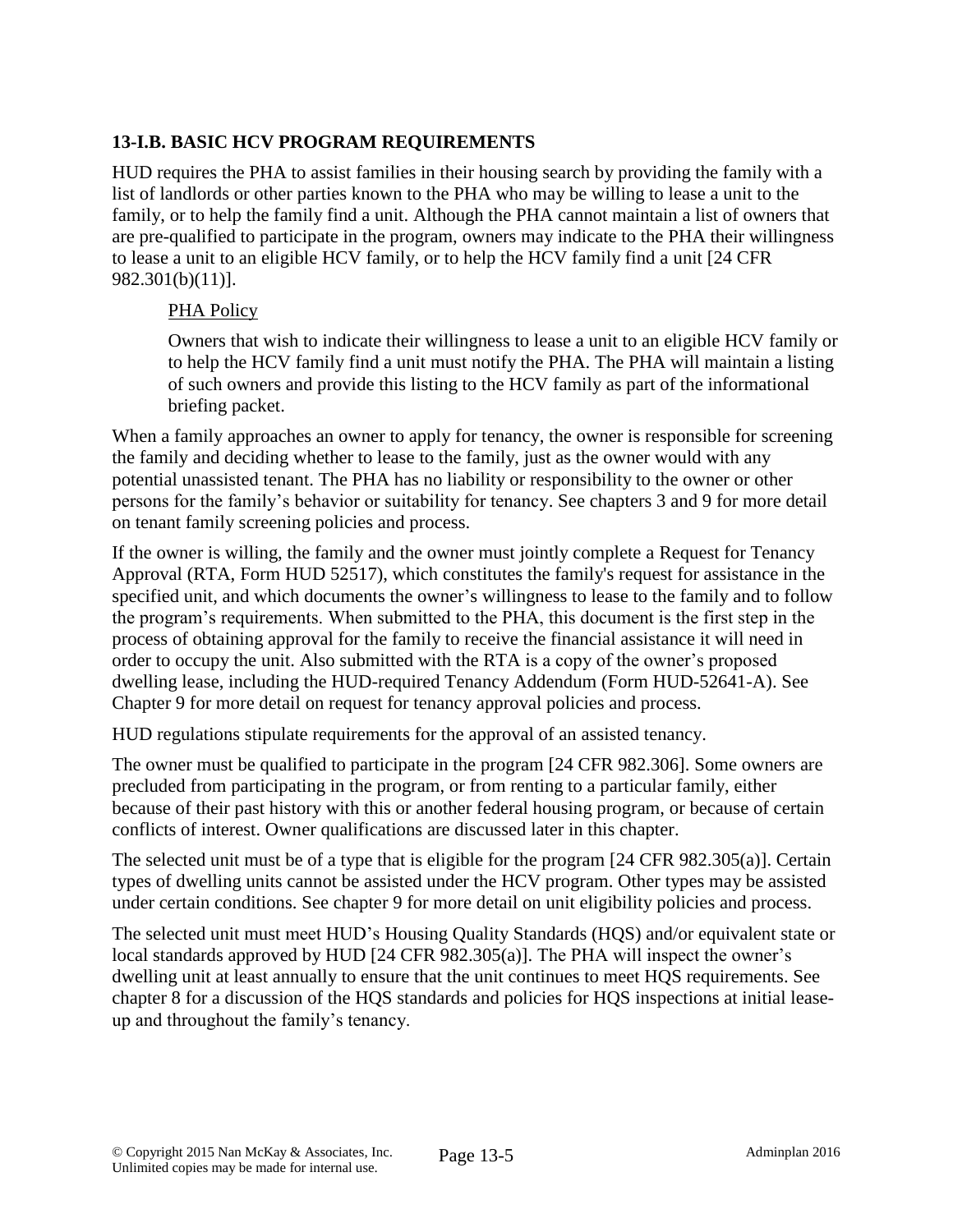The PHA must determine that the proposed rent for the unit is reasonable [24 CFR 982.305(a)]. The rent must be reasonable in relation to comparable unassisted units in the area and must not be in excess of rents charged by the owner for comparable, unassisted units on the premises. See chapter 8 for a discussion of requirements and policies on rent reasonableness, rent comparability and the rent reasonableness determination process.

At initial lease-up of a unit, if the gross rent exceeds the applicable payment standard, the PHA must ensure that the family share does not exceed 40 percent of the family's monthly adjusted income [24 CFR 982.305(a)]. See chapter 6 for a discussion of the calculation of family income, family share of rent and HAP.

The dwelling lease must comply with all program requirements [24 CFR 982.308]. Owners are encouraged to use their standard leases when renting to an assisted family. The HUD Tenancy Addendum includes the HUD requirements governing the tenancy and must be added word-forword to the owner's lease. See chapter 9 for a discussion of the dwelling lease and tenancy addendum, including lease terms and provisions.

The PHA and the owner must execute a Housing Assistance Payment (HAP) Contract (Form HUD-52641). The HAP contract format is prescribed by HUD. See chapter 9 for a discussion of the HUD requirements for execution of the HAP contract.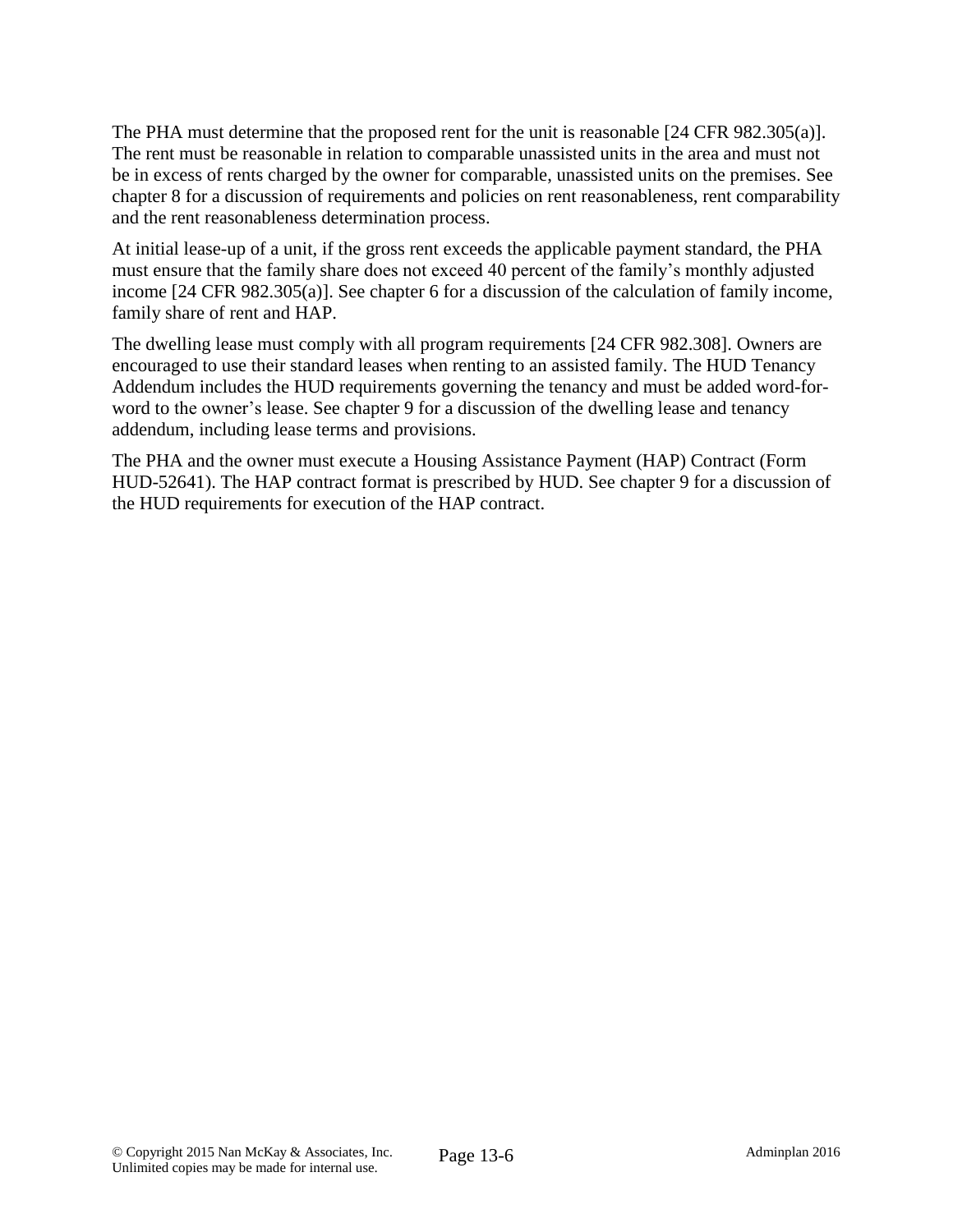# **13-I.C. OWNER RESPONSIBILITIES [24 CFR 982.452]**

The basic owner responsibilities in the HCV program are outlined in the regulations as follows:

- Complying with all of the owner's obligations under the housing assistance payments (HAP) contract and the lease
- Performing all management and rental functions for the assisted unit, including selecting a voucher-holder to lease the unit, and deciding if the family is suitable for tenancy of the unit
- Maintaining the unit in accordance with the Housing Quality Standards (HQS), including performance of ordinary and extraordinary maintenance
- Complying with equal opportunity requirements
- Preparing and furnishing to the PHA information required under the HAP contract
- Collecting the security deposit, the tenant rent, and any charges for unit damage by the family.
- Enforcing tenant obligations under the dwelling lease
- Paying for utilities and services that are not the responsibility of the family as specified in the lease
- Allowing reasonable modifications to a dwelling unit occupied or to be occupied by a disabled person [24 CFR 100.203]
- Complying with the Violence against Women Reauthorization Act of 2013 (VAWA) when screening prospective HCV tenants or terminating the tenancy of an HCV family (see 24 CFR Part 5, Subpart L; 24 CFR 982.310(h)(4); and 24 CFR 982.452(b)(1))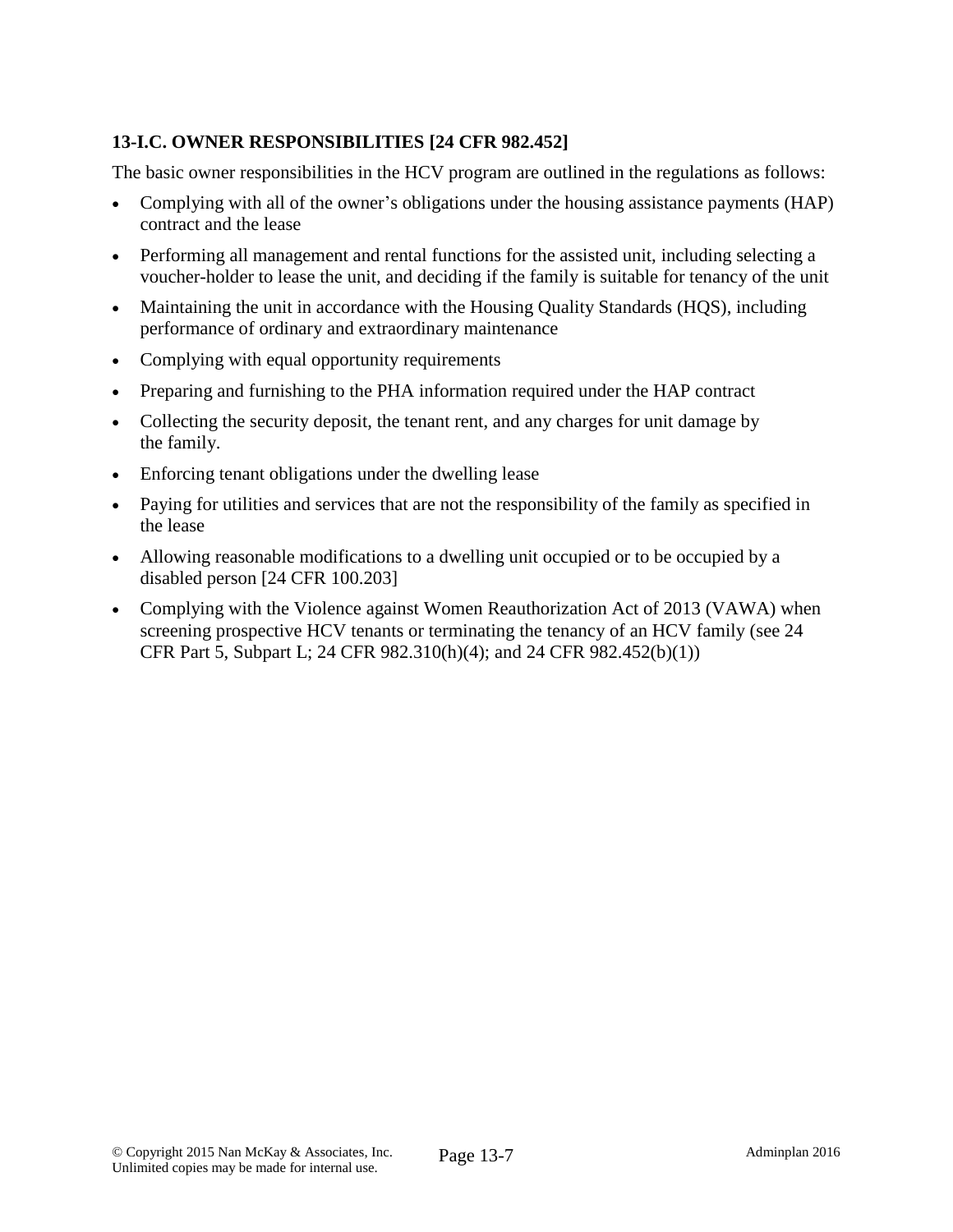# **13-I.D. OWNER QUALIFICATIONS**

The PHA does not formally approve an owner to participate in the HCV program. However, there are a number of criteria where the PHA may deny approval of an assisted tenancy based on past owner behavior, conflict of interest, or other owner-related issues. No owner has a right to participate in the HCV program [24 CFR 982.306(e)].

### **Owners Barred from Participation [24 CFR 982.306(a) and (b)]**

The PHA must not approve the assisted tenancy if the PHA has been informed that the owner has been debarred, suspended, or subject to a limited denial of participation under 24 CFR part 24. HUD may direct the PHA not to approve a tenancy request if a court or administrative agency has determined that the owner violated the Fair Housing Act or other federal equal opportunity requirements, or if such an action is pending.

## **Leasing to Relatives [24 CFR 982.306(d), HCV GB p. 11-2]**

The PHA must not approve a tenancy if the owner is the parent, child, grandparent, grandchild, sister, or brother of any member of the family. The PHA may make an exception as a reasonable accommodation for a family member with a disability. The owner is required to certify that no such relationship exists. This restriction applies at the time that the family receives assistance under the HCV program for occupancy of a particular unit. Current contracts on behalf of owners and families that are related may continue, but any new leases or contracts for these families may not be approved.

## **Conflict of Interest [24 CFR 982.161; HCV GB p. 8-19]**

The PHA must not approve a tenancy in which any of the following classes of persons has any interest, direct or indirect, during tenure or for one year thereafter:

- Any present or former member or officer of the PHA (except a participant commissioner)
- Any employee of the PHA, or any contractor, subcontractor or agent of the PHA, who formulates policy or who influences decisions with respect to the programs
- Any public official, member of a governing body, or State or local legislator, who exercises functions or responsibilities with respect to the programs
- Any member of the Congress of the United States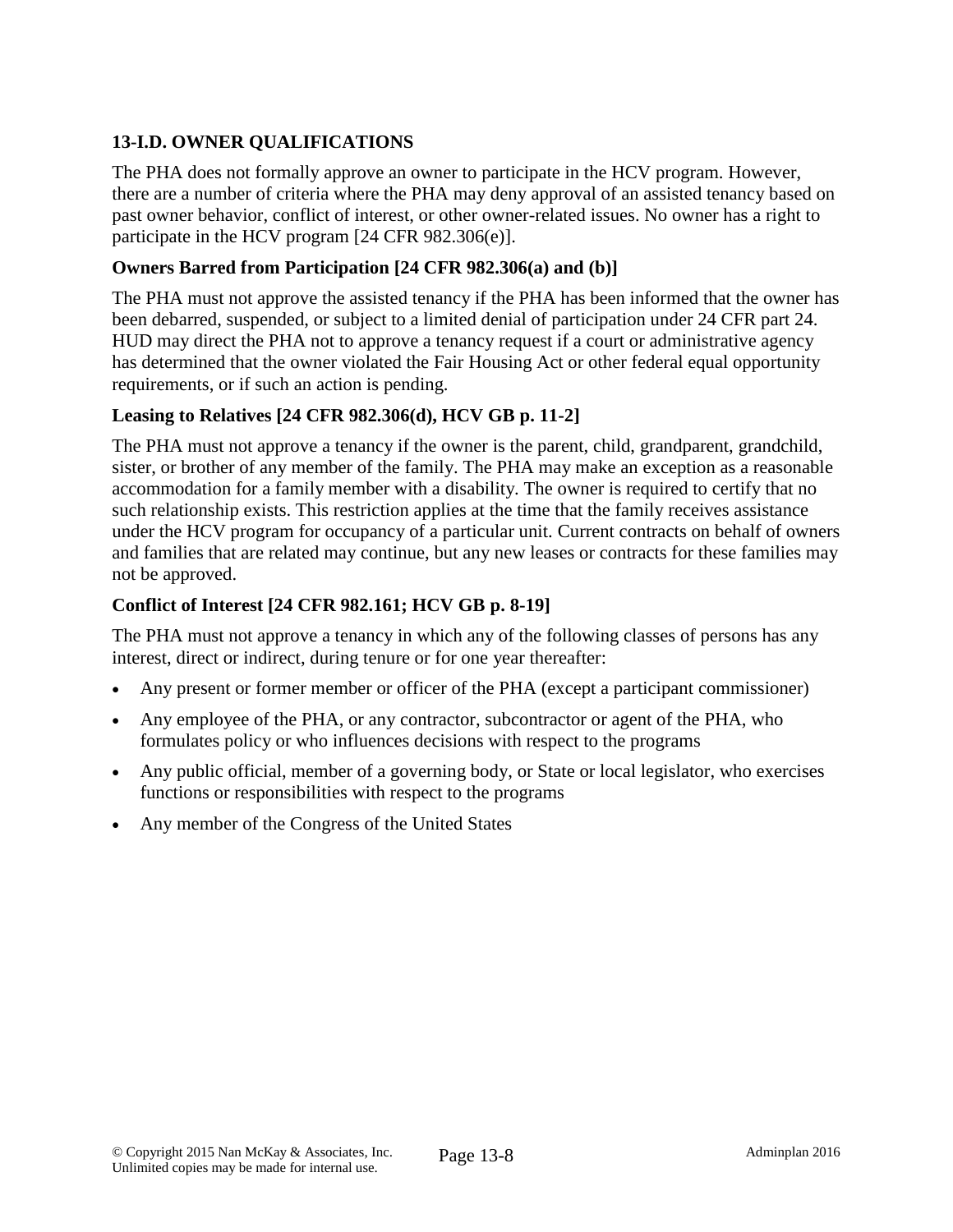HUD may waive the conflict of interest requirements, except for members of Congress, for good cause. The PHA must submit a waiver request to the appropriate HUD Field Office for determination.

Any waiver request submitted by the PHA must include the following [HCV Guidebook pp.11-2] and 11-3]:

- Complete statement of the facts of the case;
- Analysis of the specific conflict of interest provision of the HAP contract and justification as to why the provision should be waived;
- Analysis of and statement of consistency with state and local laws. The local HUD office, the PHA, or both parties may conduct this analysis. Where appropriate, an opinion by the state's attorney general should be obtained;
- Opinion by the local HUD office as to whether there would be an appearance of impropriety if the waiver were granted;
- Statement regarding alternative existing housing available for lease under the HCV program or other assisted housing if the waiver is denied;
- If the case involves a hardship for a particular family, statement of the circumstances and discussion of possible alternatives;
- If the case involves a public official or member of the governing body, explanation of his/her duties under state or local law, including reference to any responsibilities involving the HCV program;
- If the case involves employment of a family member by the PHA or assistance under the HCV program for an eligible PHA employee, explanation of the responsibilities and duties of the position, including any related to the HCV program;
- If the case involves an investment on the part of a member, officer, or employee of the PHA, description of the nature of the investment, including disclosure/divestiture plans.

Where the PHA has requested a conflict of interest waiver, the PHA may not execute the HAP contract until HUD has made a decision on the waiver request.

### PHA Policy

In considering whether to request a conflict of interest waiver from HUD, the PHA will consider certain factors such as consistency of the waiver with state and local laws, the existence of alternative housing available to families, the individual circumstances of a particular family, the specific duties of individuals whose positions present a possible conflict of interest, the nature of any financial investment in the property and plans for disclosure/divestiture, and the possible appearance of impropriety.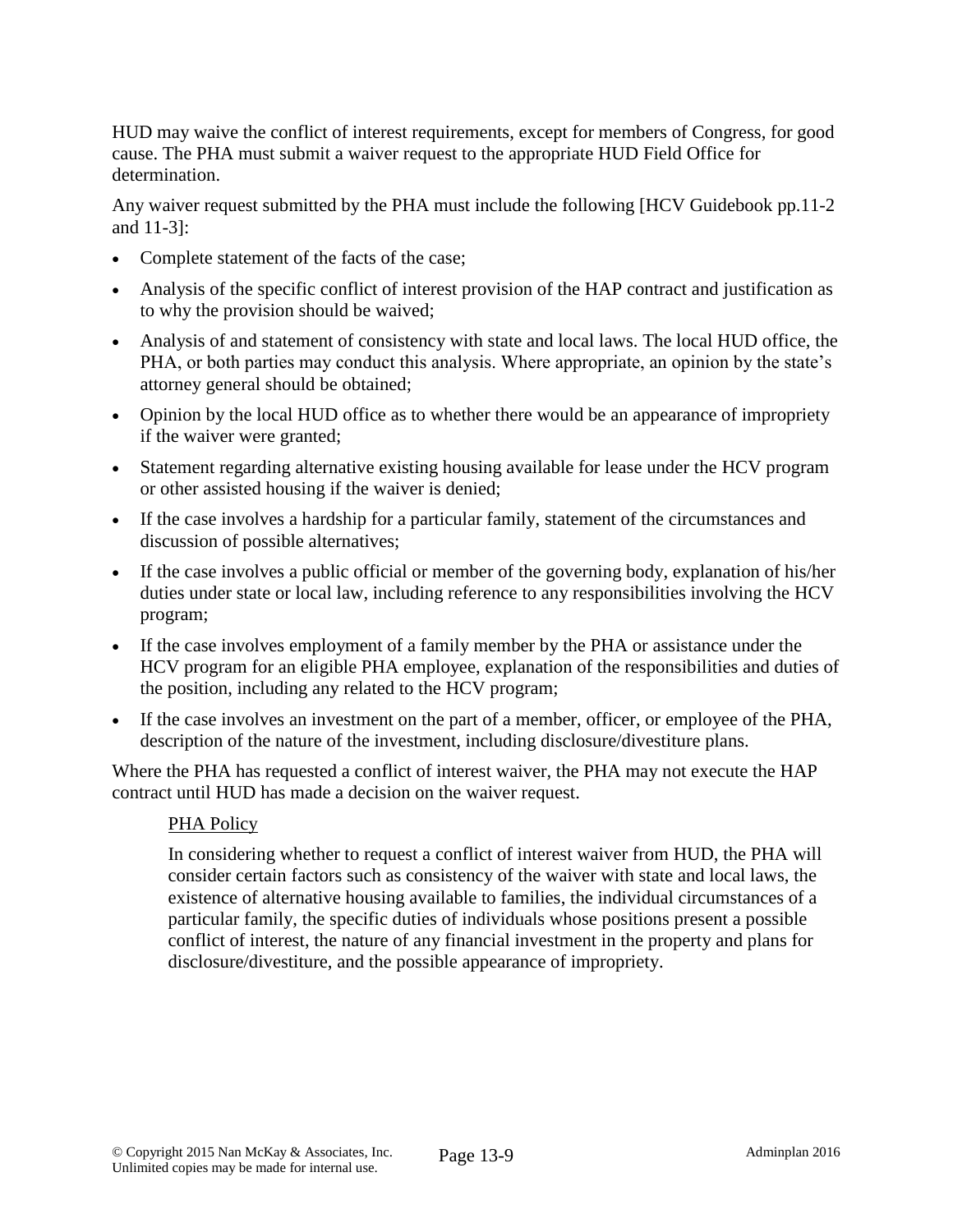#### **Owner Actions That May Result in Disapproval of a Tenancy Request [24 CFR 982.306(c)]**

HUD regulations permit the PHA to disapprove a request for tenancy for various actions and inactions of the owner.

If the PHA disapproves a request for tenancy because an owner is not qualified, it may not terminate the HAP contract for any assisted families that are already living in the owner's properties unless the owner has violated the HAP contract for those units [HCV GB p. 11-4].

#### PHA Policy

The PHA will refuse to approve a request for tenancy if the PHA becomes aware that any of the following are true:

The owner has violated obligations under a HAP contract under Section 8 of the 1937 Act (42 U.S.C. 1437f);

The owner has committed fraud, bribery or any other corrupt or criminal act in connection with any federal housing program;

The owner has engaged in any drug-related criminal activity or any violent criminal activity;

The owner has a history or practice of non-compliance with the HQS for units leased under the tenant-based programs, or with applicable housing standards for units leased with project-based Section 8 assistance or leased under any other federal housing program;

The owner has a history or practice of failing to terminate tenancy of tenants of units assisted under Section 8 or any other federally assisted housing program for activity engaged in by the tenant, any member of the household, a guest or another person under the control of any member of the household that: (i) Threatens the right to peaceful enjoyment of the premises by other residents; (ii) Threatens the health or safety of other residents, of employees of the PHA, or of owner employees or other persons engaged in management of the housing; (iii) Threatens the health or safety of, or the right to peaceful enjoyment of their residences, by persons residing in the immediate vicinity of the premises; or (iv) Is drug-related criminal activity or violent criminal activity;

The owner has a history or practice of renting units that fail to meet state or local housing codes; or

The owner has not paid state or local real estate taxes, fines, or assessment.

In considering whether to disapprove owners for any of the discretionary reasons listed above, the PHA will consider any mitigating factors. Such factors may include, but are not limited to, the seriousness of the violation in relation to program requirements, the impact on the ability of families to lease units under the program, health and safety of participating families, among others. Upon consideration of such circumstances, the PHA may, on a case-by-case basis, choose to approve an owner.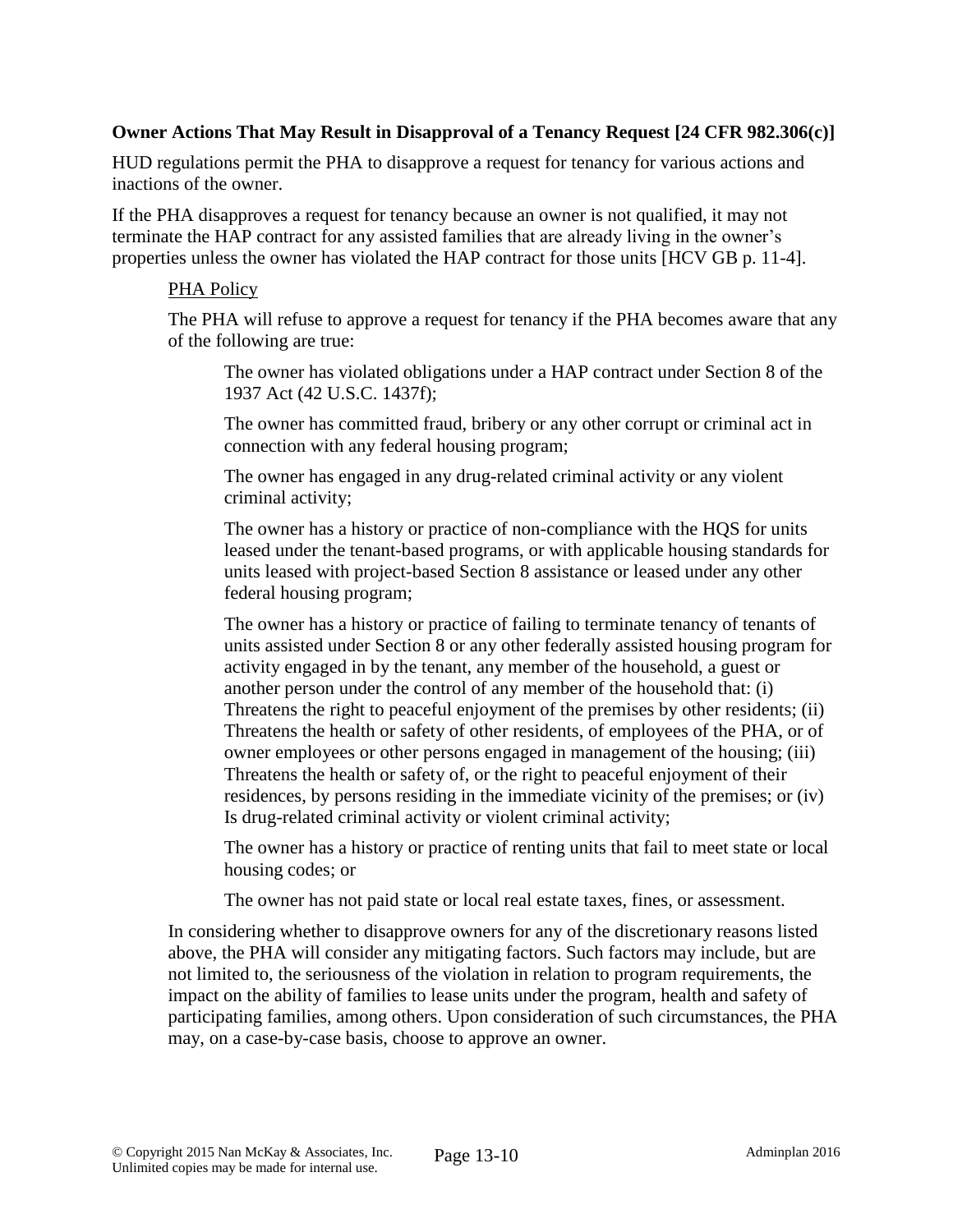## **Legal Ownership of Unit**

The following represents PHA policy on legal ownership of a dwelling unit to be assisted under the HCV program.

#### PHA Policy

The PHA will only enter into a contractual relationship with the legal owner of a qualified unit. No tenancy will be approved without acceptable documentation of legal ownership (e.g., deed of trust, proof of taxes for most recent year).

### **13-I.E. NON-DISCRIMINATION [HAP Contract – Form HUD-52641]**

The owner must not discriminate against any person because of race, color, religion, sex, national origin, age, familial status, or disability, in connection with any actions or responsibilities under the HCV program and the HAP contract with the PHA.

The owner must cooperate with the PHA and with HUD in conducting any equal opportunity compliance reviews and complaint investigations in connection with the HCV program and the HAP contract with the PHA.

See Chapter 2 for a more thorough discussion of Fair Housing and Equal Opportunity requirements in the HCV program.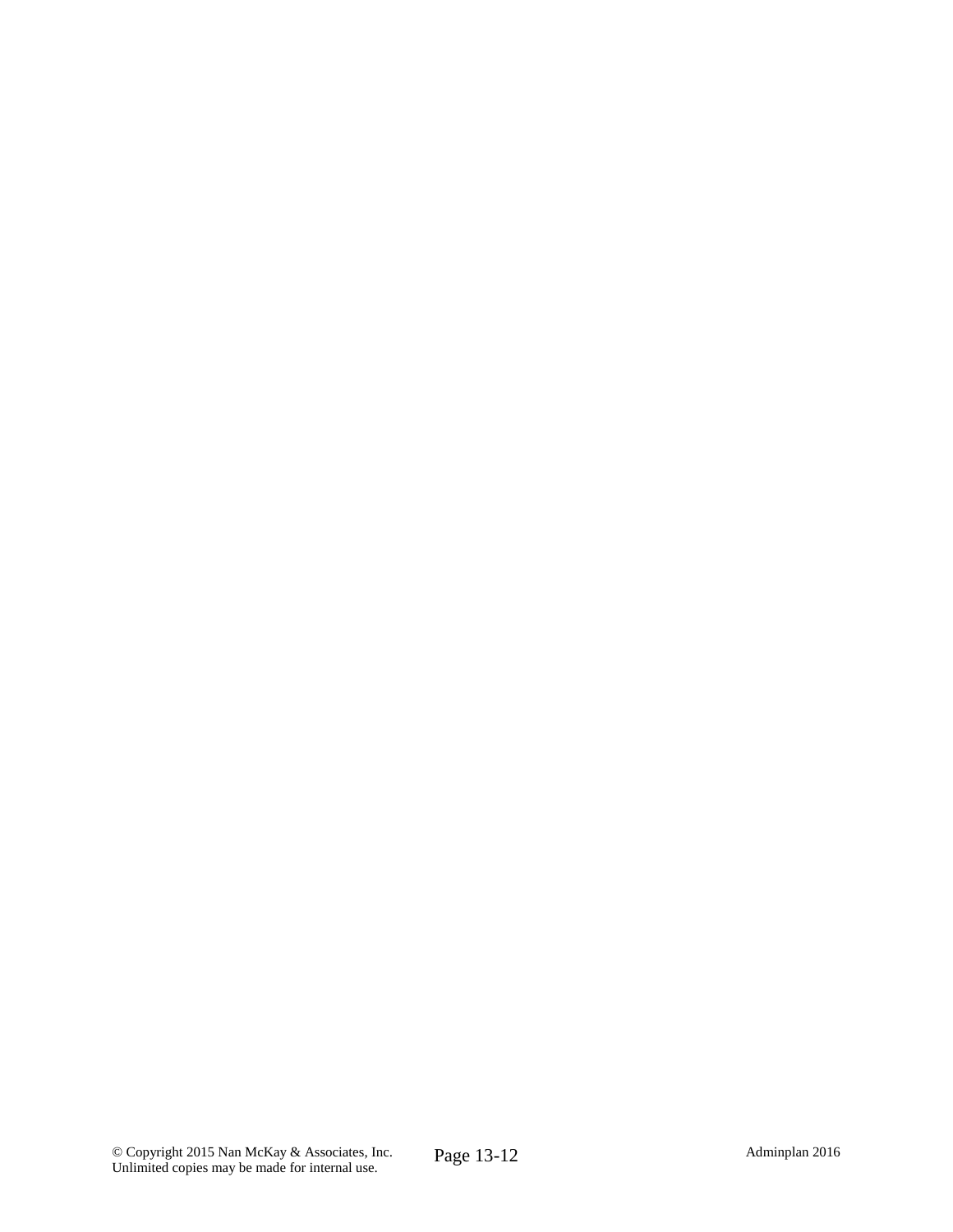## **PART II. HAP CONTRACTS**

#### **13-II.A. OVERVIEW**

The HAP contract represents a written agreement between the PHA and the owner of the dwelling unit occupied by a HCV assisted family. The contract spells out the owner's responsibilities under the program, as well as the PHA's obligations. Under the HAP contract, the PHA agrees to make housing assistance payments to the owner on behalf of the family approved by the PHA to occupy the unit.

The HAP contract is used for all HCV program tenancies except for assistance under the Section 8 homeownership program, and assistance to families that own a manufactured home and use their assistance to lease the space for the manufactured home. See chapter 15 for a discussion of any special housing types included in the PHA's HCV program.

When the PHA has determined that the unit meets program requirements and the tenancy is approvable, the PHA and owner must execute the HAP contract. See chapter 9 for a discussion of the leasing process, including provisions for execution of the HAP contract.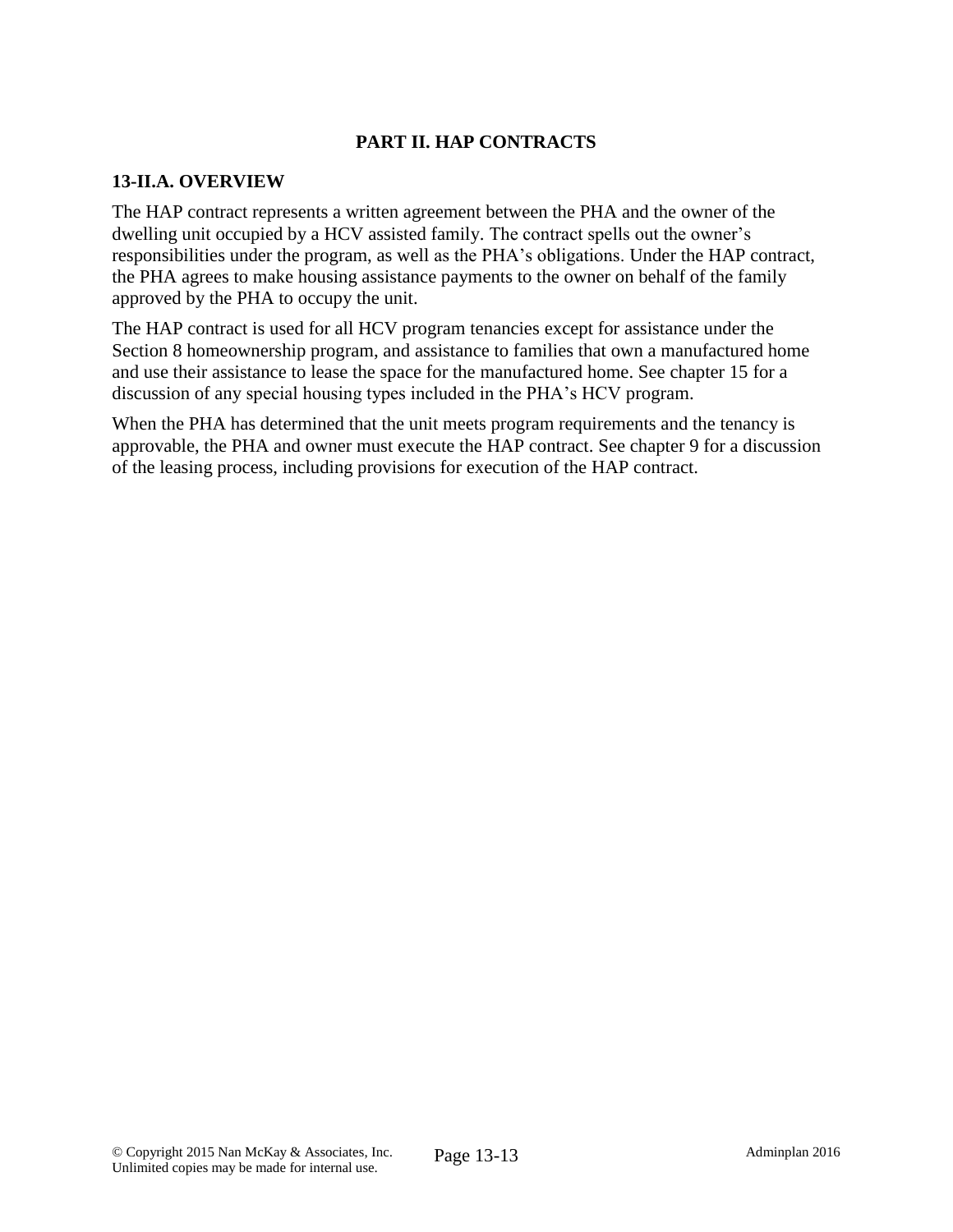## **13-II.B. HAP CONTRACT CONTENTS**

The HAP contract format is required by HUD, specifically Housing Assistance Payment (HAP) Contract, Form HUD-52641.

The HAP contract contains three parts.

Part A of the contract includes basic contract information: the names of the tenant and all household members, the address of the contract unit, start and end dates of initial lease term, the amount of initial monthly rent to owner, the amount of initial housing assistance payment, the utilities and appliances to be supplied by owner and tenant, and the signatures of the PHA representative and owner [HCV Guidebook, pp. 11-10 and 11-11].

In general, the HAP contract cannot be modified. However, PHAs do have the discretion to add language to Part A of the HAP contract which prohibits the owner from collecting a security deposit in excess of private market practices or in excess of amounts charged to unassisted tenants. PHA policy on the amount of security deposit an owner may collect is found in Chapter 9.

PHAs also have the discretion to add language to Part A of the HAP contract that defines when the housing assistance payment by the PHA is deemed received by the owner (e.g., upon mailing by the PHA or actual receipt by the owner).

#### PHA Policy

The PHA has not adopted a policy that defines when the housing assistance payment by the PHA is deemed received by the owner. Therefore, no modifications to the HAP contract will be necessary.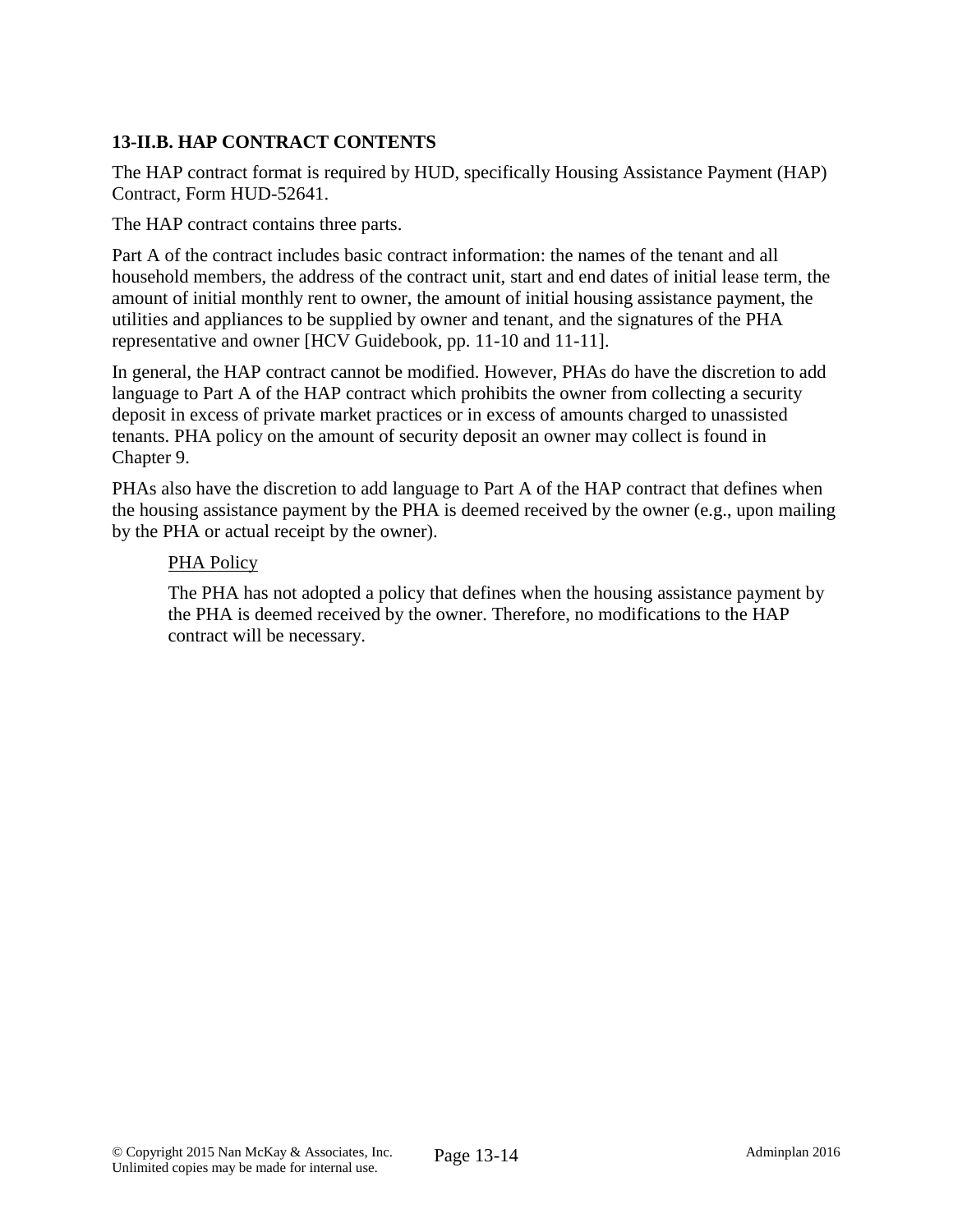Part B is the body of the contract. It describes in detail program requirements affecting the owner and owner roles and responsibilities under the HCV program. Most of the requirements contained in Part B of the HAP contract are outlined elsewhere in this plan. Topics addressed in Part B include:

- Lease of Contract Unit
- Maintenance, Utilities, and Other Services
- Term of HAP Contract
- Provision and Payment of Utilities and Appliances
- Rent to Owner: Reasonable Rent
- PHA Payment to Owner
- Prohibition of Discrimination
- Owner's Breach of HAP Contract
- PHA and HUD Access to Premises and Owner's Records
- Exclusion of Third Party Rights
- Conflict of Interest
- Assignment of the HAP Contract
- Written Notices
- Entire Agreement Interpretation

Part C of the contract includes the Tenancy Addendum (Form HUD-52641-A). The addendum sets forth the tenancy requirements for the program and the composition of the household, as approved by the PHA. The tenant has the right to enforce the Tenancy Addendum against the owner. The terms of the Tenancy Addendum prevail over any other provisions of the lease.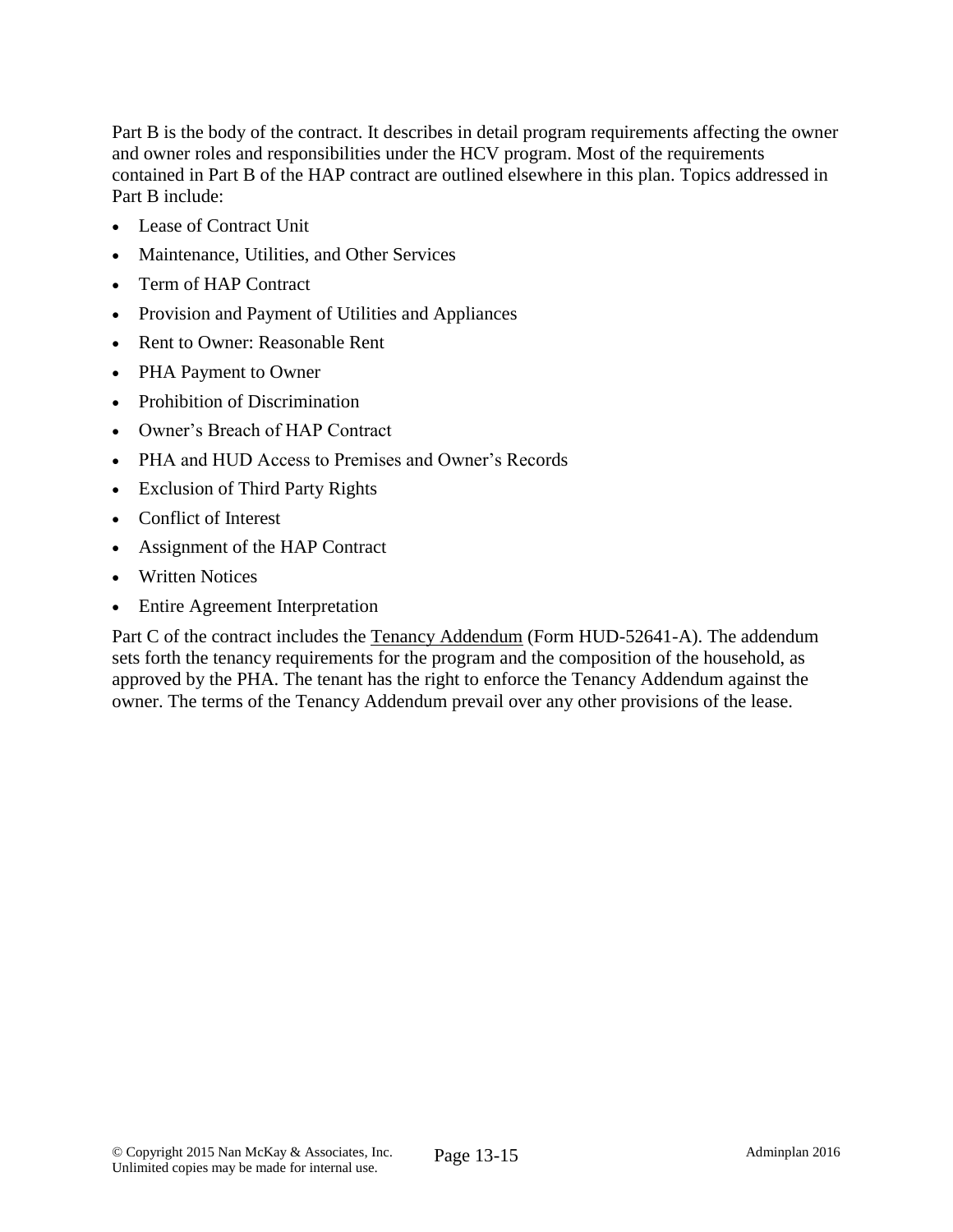# **13-II.C. HAP CONTRACT PAYMENTS**

## **General**

During the term of the HAP contract, and subject to the provisions of the HAP contract, the PHA must make monthly HAP payments to the owner on behalf of the family, at the beginning of each month. If a lease term begins after the first of the month, the HAP payment for the first month is prorated for a partial month.

The amount of the HAP payment is determined according to the policies described in Chapter 6, and is subject to change during the term of the HAP contract. The PHA must notify the owner and the family in writing of any changes in the HAP payment.

HAP payments can be made only during the lease term, and only while the family is residing in the unit.

The monthly HAP payment by the PHA is credited toward the monthly rent to owner under the family's lease. The total of the rent paid by the tenant and the HAP payment is equal to the rent to owner as specified in the lease.

The family is not responsible for payment of the HAP payment, and the PHA is not responsible for payment of the family share of rent.

The family's share of the rent cannot be more than the difference between the rent to owner and the HAP payment. The owner may not demand or accept any rent payment from the tenant in excess of this maximum [24 CFR 982.451(b)(4)]. The owner may not charge the tenant extra amounts for items customarily included in rent in the locality, or provided at no additional cost to unsubsidized tenants in the premises [24 CFR 982.510(c)]. See chapter 9 for a discussion of separate, non-lease agreements for services, appliances and other items that are not included in the lease.

If the owner receives any excess HAP from the PHA, the excess amount must be returned immediately. If the PHA determines that the owner is not entitled to all or a portion of the HAP, the PHA may deduct the amount of overpayment from any amounts due to the owner, including amounts due under any other Section 8 HCV contract. See Chapter 16 for additional detail on owner reimbursement of HAP overpayments.

### **Owner Certification of Compliance**

Unless the owner complies with all provisions of the HAP contract, the owner is not entitled to receive housing assistance payments under the HAP contract [HAP Contract – Form HUD-52641].

By endorsing the monthly check from the PHA, the owner certifies to compliance with the terms of the HAP contract. This includes certification that the owner is maintaining the unit and premises in accordance with HQS; that the contract unit is leased to the tenant family and, to the best of the owner's knowledge, the family resides in the unit as the family's only residence; the rent to owner does not exceed rents charged by the owner for comparable unassisted units on the premises; and that the owner does not receive (other than rent to owner) any additional payments or other consideration for rent of the contract unit during the HAP term.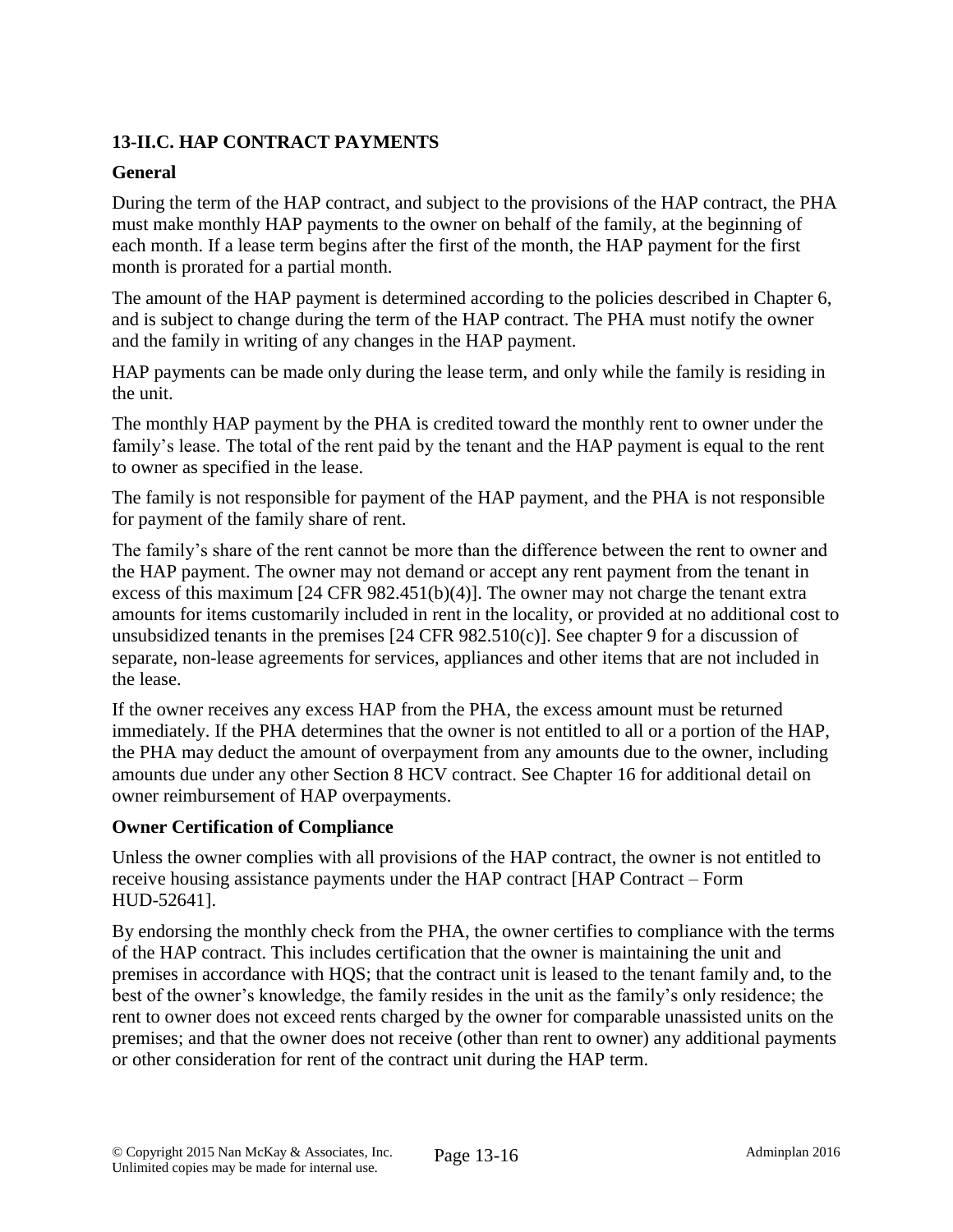# **Late HAP Payments [24 CFR 982.451(a)(5)]**

The PHA is responsible for making HAP payments promptly when due to the owner, in accordance with the terms of the HAP contract. After the first two calendar months of the HAP contract term, the HAP contract provides for late penalties if the PHA fails to make the HAP payment on time.

Penalties for late HAP payments can only be imposed if 1) the penalties are in accordance with generally accepted local rental market practices and law governing penalties for late payment by tenants; 2) it is the owner's normal business practice to charge late payment penalties for both assisted and unassisted families; and 3) the owner charges the assisted family for late payment of the family's share of the rent.

The PHA is not required to pay a late payment penalty if HUD determines that the payment is late for reasons beyond the PHA's control. In addition, late payment penalties are not required if the PHA intentionally delays or denies payment as a remedy to an owner breach of the HAP contract [HCV Guidebook p. 11-7].

### **Termination of HAP Payments [24 CFR 982.311(b)]**

The PHA must continue making housing assistance payments to the owner in accordance with the HAP contract as long as the tenant continues to occupy the unit and the HAP contract is not violated.

HAP payments terminate when the HAP contract terminates or when the tenancy is terminated in accordance with the terms of the lease.

If the owner has initiated eviction proceedings against the family and the family continues to reside in the unit, the PHA must continue to make housing assistance payments to the owner until the owner has obtained a court judgment or other process allowing the owner to evict the tenant.

#### PHA Policy

The owner must inform the PHA when the owner has initiated eviction proceedings against the family and the family continues to reside in the unit.

The owner must inform the PHA when the owner has obtained a court judgment or other process allowing the owner to evict the tenant, and provide the PHA with a copy of such judgment or determination.

After the owner has obtained a court judgment or other process allowing the owner to evict the tenant, the PHA will continue to make HAP payments to the owner until the family actually moves from the unit or until the family is physically evicted from the unit, whichever is earlier. The owner must inform the PHA of the date when the family actually moves from the unit or the family is physically evicted from the unit.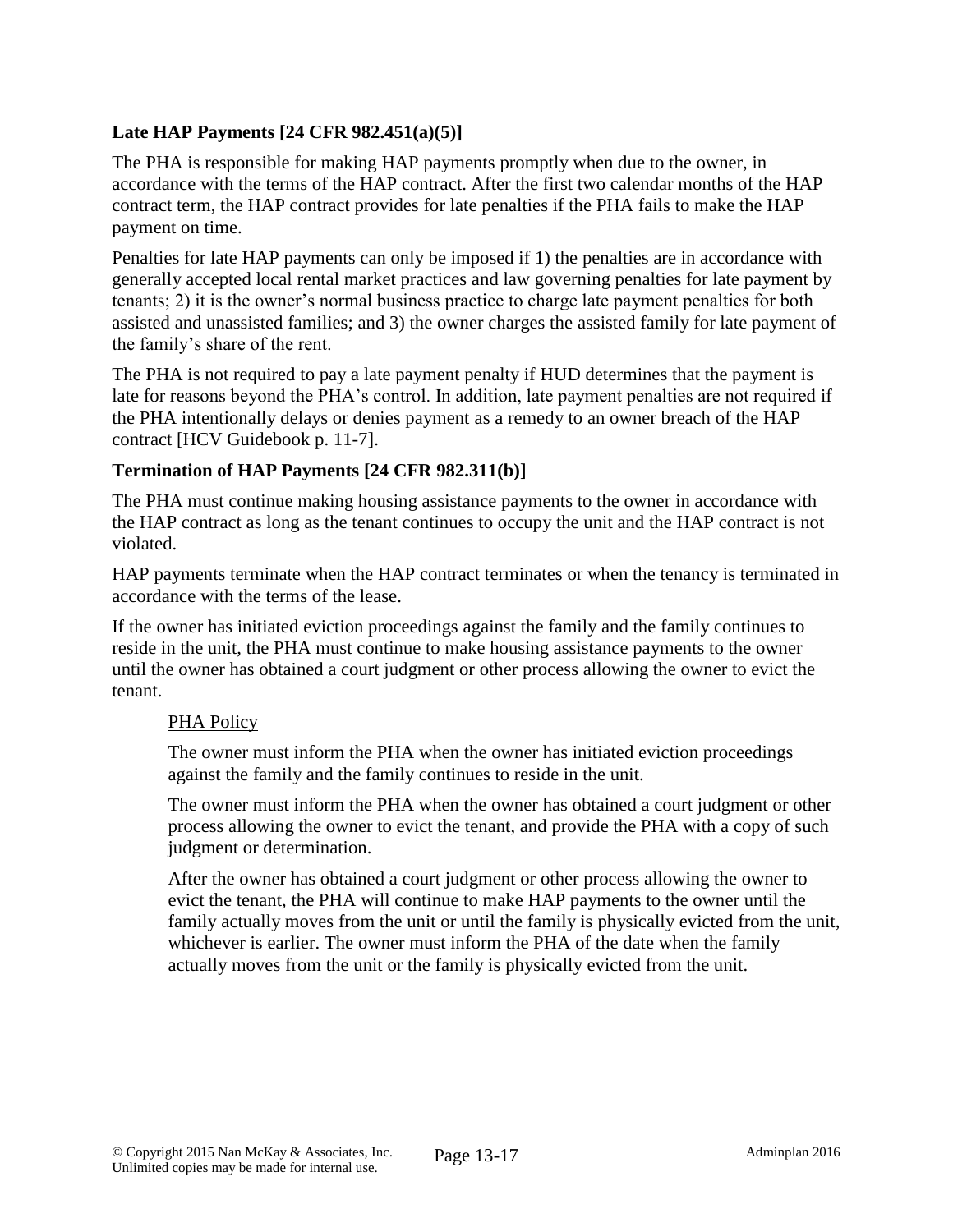# **13-II.D. BREACH OF HAP CONTRACT [24 CFR 982.453]**

Any of the following actions by the owner constitutes a breach of the HAP contract:

- If the owner violates any obligations under the HAP contract including failure to maintain the unit in accordance with HQS
- If the owner has violated any obligation under any other HAP contract under Section 8
- If the owner has committed fraud, bribery or any other corrupt or criminal act in connection with any federal housing program
- For projects with mortgages insured by HUD or loans made by HUD, if the owner has failed to comply with the regulation for the applicable program; or if the owner has committed fraud, bribery or any other corrupt or criminal act in connection with the mortgage or loan
- If the owner has engaged in drug-related criminal activity
- If the owner has committed any violent criminal activity

If the PHA determines that a breach of the HAP contract has occurred, it may exercise any of its rights and remedies under the HAP contract.

The PHA rights and remedies against the owner under the HAP contract include recovery of any HAP overpayment, suspension of housing assistance payments, abatement or reduction of the housing assistance payment, termination of the payment or termination of the HAP contract. The PHA may also obtain additional relief by judicial order or action.

The PHA must notify the owner of its determination and provide in writing the reasons for the determination. The notice may require the owner to take corrective action by an established deadline. The PHA must provide the owner with written notice of any reduction in housing assistance payments or the termination of the HAP contract.

#### PHA Policy

Before the PHA invokes a remedy against an owner, the PHA will evaluate all information and documents available to determine if the contract has been breached.

If relevant, the PHA will conduct an audit of the owner's records pertaining to the tenancy or unit.

If it is determined that the owner has breached the contract, the PHA will consider all of the relevant factors including the seriousness of the breach, the effect on the family, the owner's record of compliance and the number and seriousness of any prior HAP contract violations.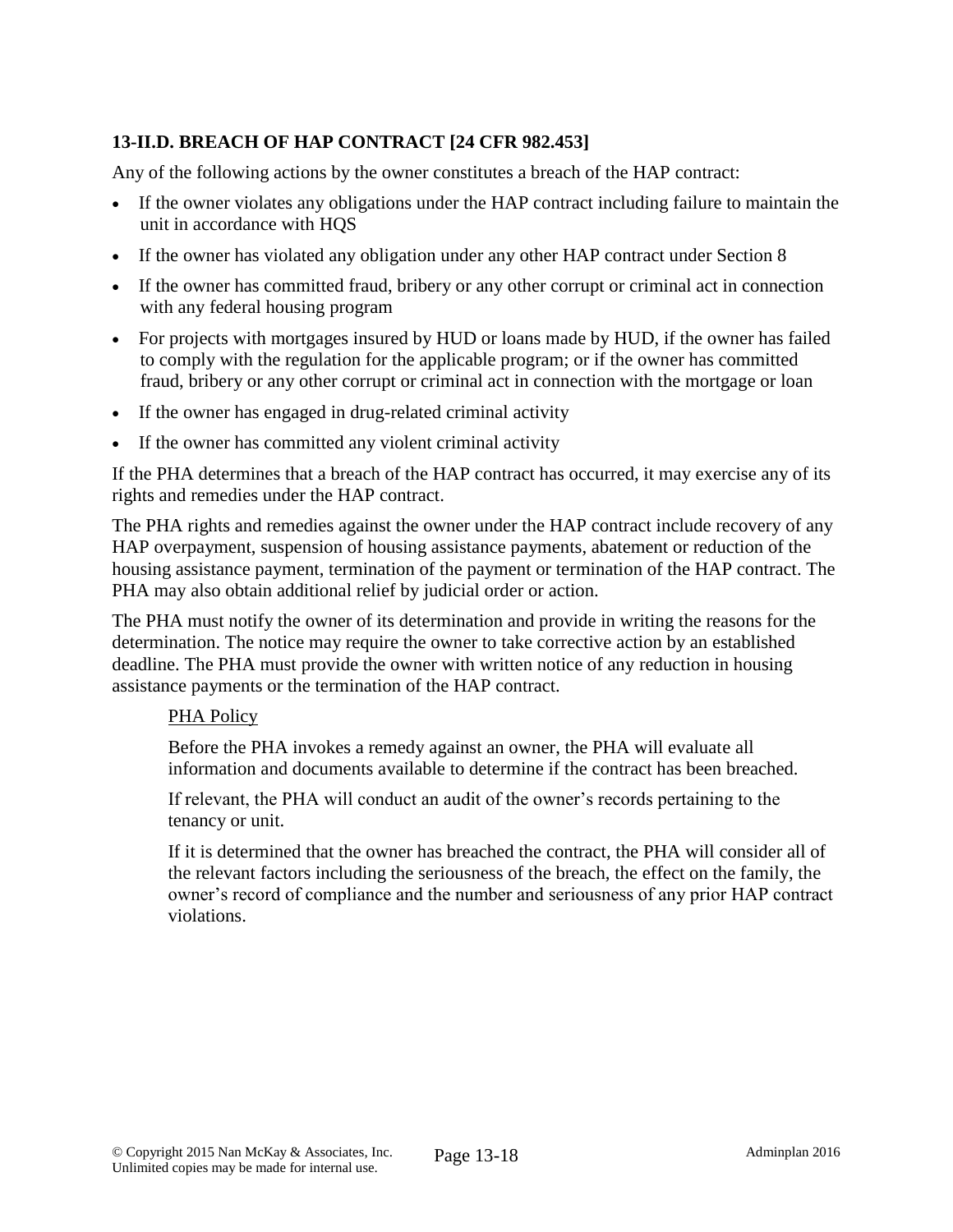# **13-II.E. HAP CONTRACT TERM AND TERMINATIONS**

The term of the HAP contract runs concurrently with the term of the dwelling lease [24 CFR 982.451(a)(2)], beginning on the first day of the initial term of the lease and terminating on the last day of the term of the lease, including any lease term extensions.

The HAP contract and the housing assistance payments made under the HAP contract terminate if [HCV Guidebook pp.11-4 and 11-5, pg. 15-3]:

- The owner or the family terminates the lease;
- The lease expires;
- The PHA terminates the HAP contract;
- The PHA terminates assistance for the family;
- The family moves from the assisted unit. In this situation, the owner is entitled to keep the housing assistance payment for the month when the family moves out of the unit.
- 180 calendar days have elapsed since the PHA made the last housing assistance payment to the owner;
- The family is absent from the unit for longer than the maximum period permitted by the PHA;
- The Annual Contributions Contract (ACC) between the PHA and HUD expires
- The PHA elects to terminate the HAP contract.

#### PHA Policy

The PHA may elect to terminate the HAP contract in each of the following situations:

Available program funding is not sufficient to support continued assistance for families in the program [24 CFR 982.454];

The unit does not meet HQS size requirements due to change in family composition [24 CFR 982.403] – see chapter 8;

The unit does not meet HQS [24 CFR 982.404] – see chapter 8;

The family breaks up [HUD Form  $52641$ ] – see chapter 3;

The owner breaches the HAP contract [24 CFR 982.453(b)] – see Section 13-II.D.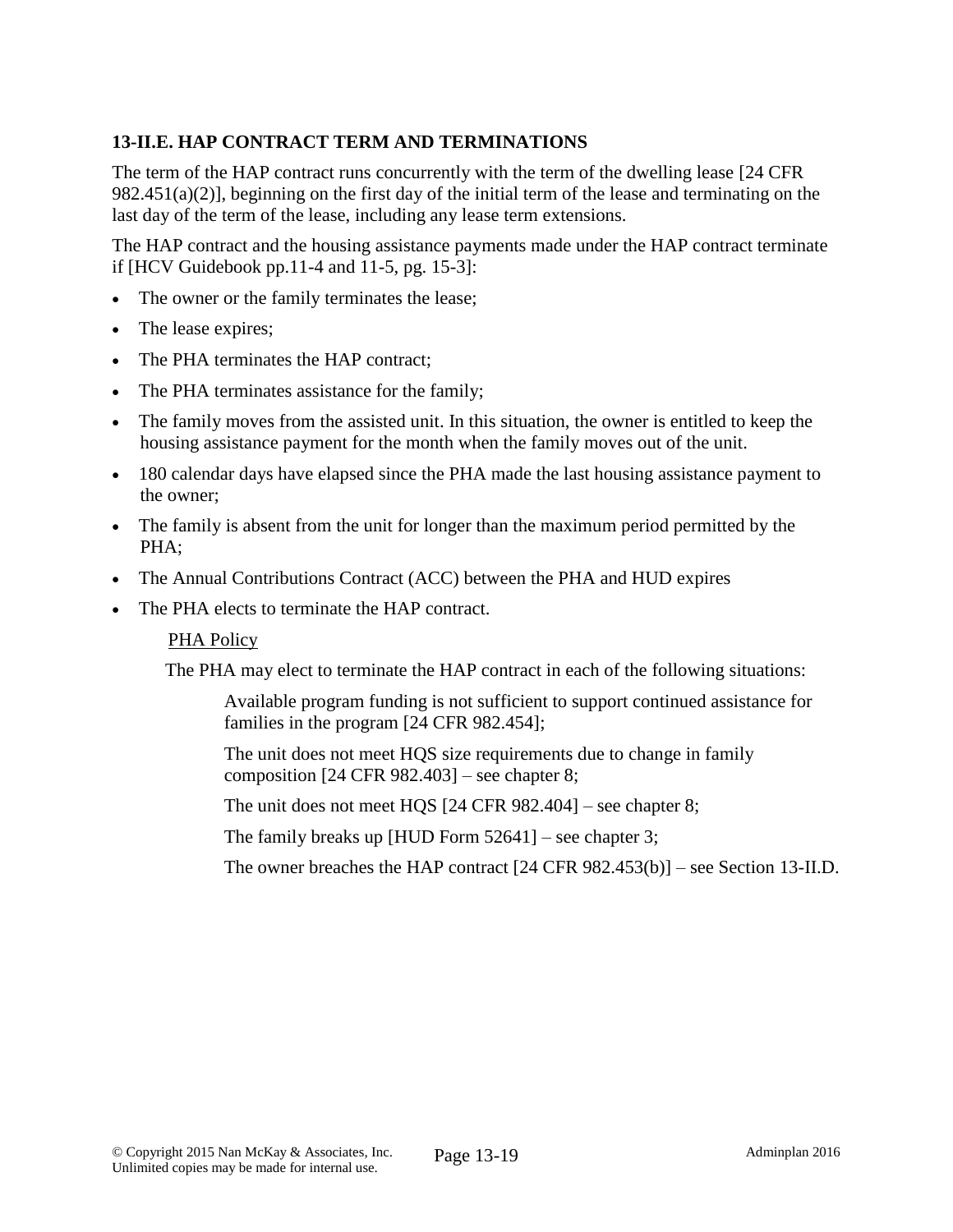If the PHA terminates the HAP contract, the PHA must give the owner and the family written notice. The notice must specify the reasons for the termination and the effective date of the termination. Once a HAP contract is terminated, no further HAP payments may be made under that contract [HCV Guidebook pg.15-4].

## PHA Policy

In all cases, the HAP contract terminates at the end of the calendar month that follows the calendar month in which the PHA gives written notice to the owner. The owner is not entitled to any housing assistance payment after this period, and must return to the PHA any housing assistance payment received after this period.

If the family moves from the assisted unit into a new unit, even if the new unit is in the same building or complex as the assisted unit, the HAP contract for the assisted unit terminates. A new HAP contract would be required [HCV GB, p. 11-17].

When the family moves from an assisted unit into a new unit, the term of the HAP contract for the new unit may begin in the same month in which the family moves out of its old unit. This is not considered a duplicative subsidy [HCV GB, p. 8-22].